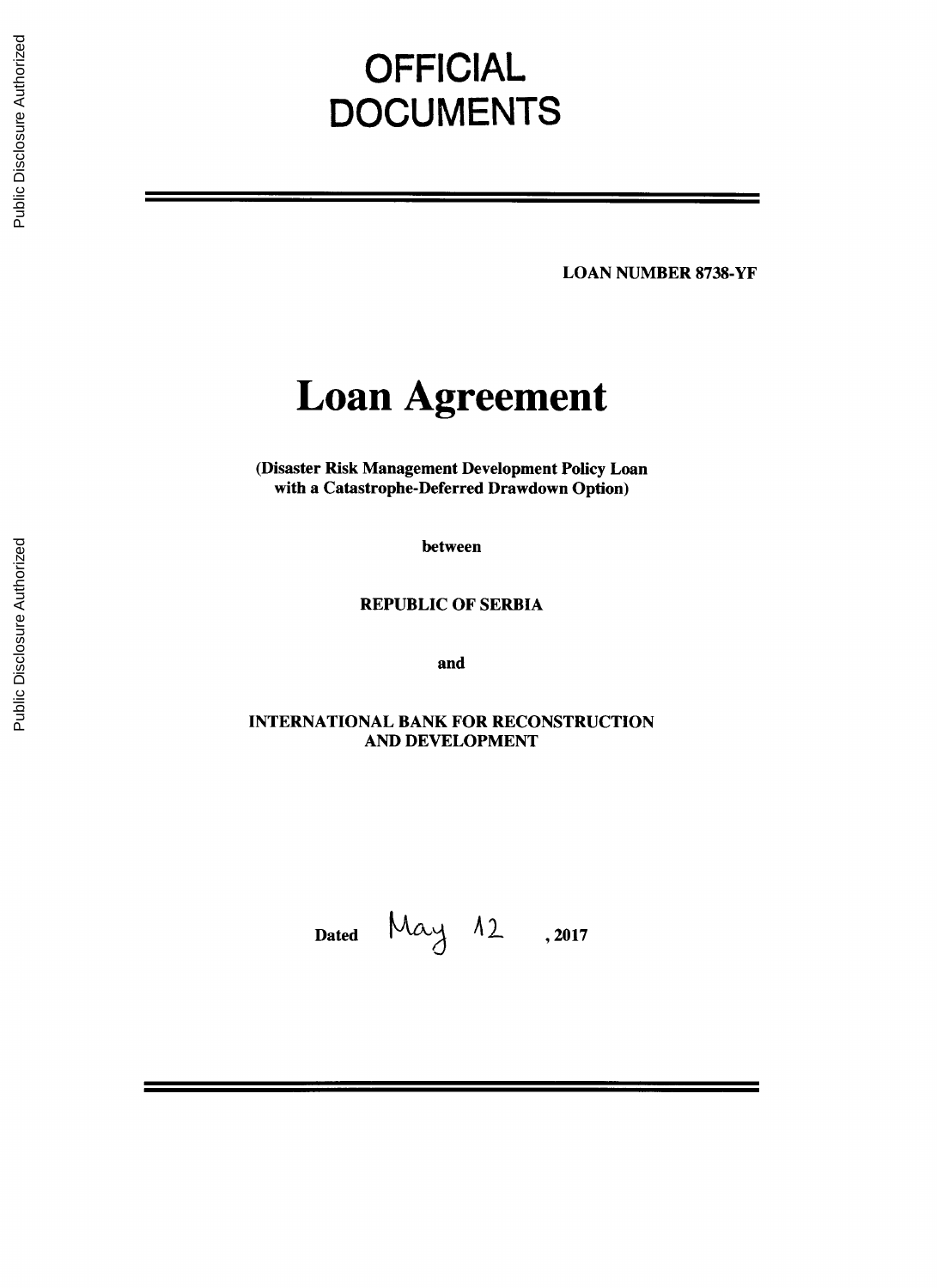## **LOAN NUMBER 8738-YF**

# **LOAN AGREEMENT**

Agreement dated  $MAU$   $A2$ , 2017, entered into between REPUBLIC OF SERBIA ("Borrower") and **INTERNATIONAL** BANK FOR **RECONSTRUCTION AND DEVELOPMENT** ("Bank") for the purpose of providing financing in support of the Program (as defined in the Appendix to this Agreement). The Bank has decided to provide this financing on the basis, *inter alia,* of: (a) the actions that the Borrower has already taken under the Program and which are described in Section **I** of Schedule 1 to this Agreement; and **(b)** the Borrower's maintenance of an adequate macroeconomic policy framework. The Borrower and the Bank, therefore, hereby agree as follows:

## **ARTICLE I - GENERAL CONDITIONS; DEFINITIONS**

- **1.01.** The General Conditions (as defined in the Appendix to this Agreement) constitute an integral part of this Agreement.
- 1.02. Unless the context requires otherwise, the capitalized terms used in this Agreement have the meanings ascribed to them in the General Conditions or in the Appendix to this Agreement.

# **ARTICLE II - LOAN**

- 2.01. The Bank agrees to lend to the Borrower, on the terms and conditions set forth or referred to in this Agreement, the amount of sixty-six million one hundred thousand Euros (EUR **66,100,000),** as such amount may be converted from time to time through a Currency Conversion in accordance with the provisions of Section **2.08** of this Agreement ("Loan").
- 2.02. The Borrower may withdraw the proceeds of the Loan in support of the Program in accordance with Section II of Schedule 1 to this Agreement.
- **2.03.** The Front-end Fee payable **by** the Borrower shall be equal to one half of one percent **(0.50%)** of the Loan amount.
- 2.04. If, at the Borrower's request and on such terms and conditions as the Bank may agree, the Closing Date is extended, the fee payable **by** the Borrower for each extension of the Closing Date shall be at the rate of one quarter of one percent *(0.25%)* of the amount of the Loan available for withdrawal upon such extension. **If** the Borrower elects to capitalize the fee from the Loan, the Bank shall, on behalf of the Borrower, withdraw from the Loan Account and pay to itself such amounts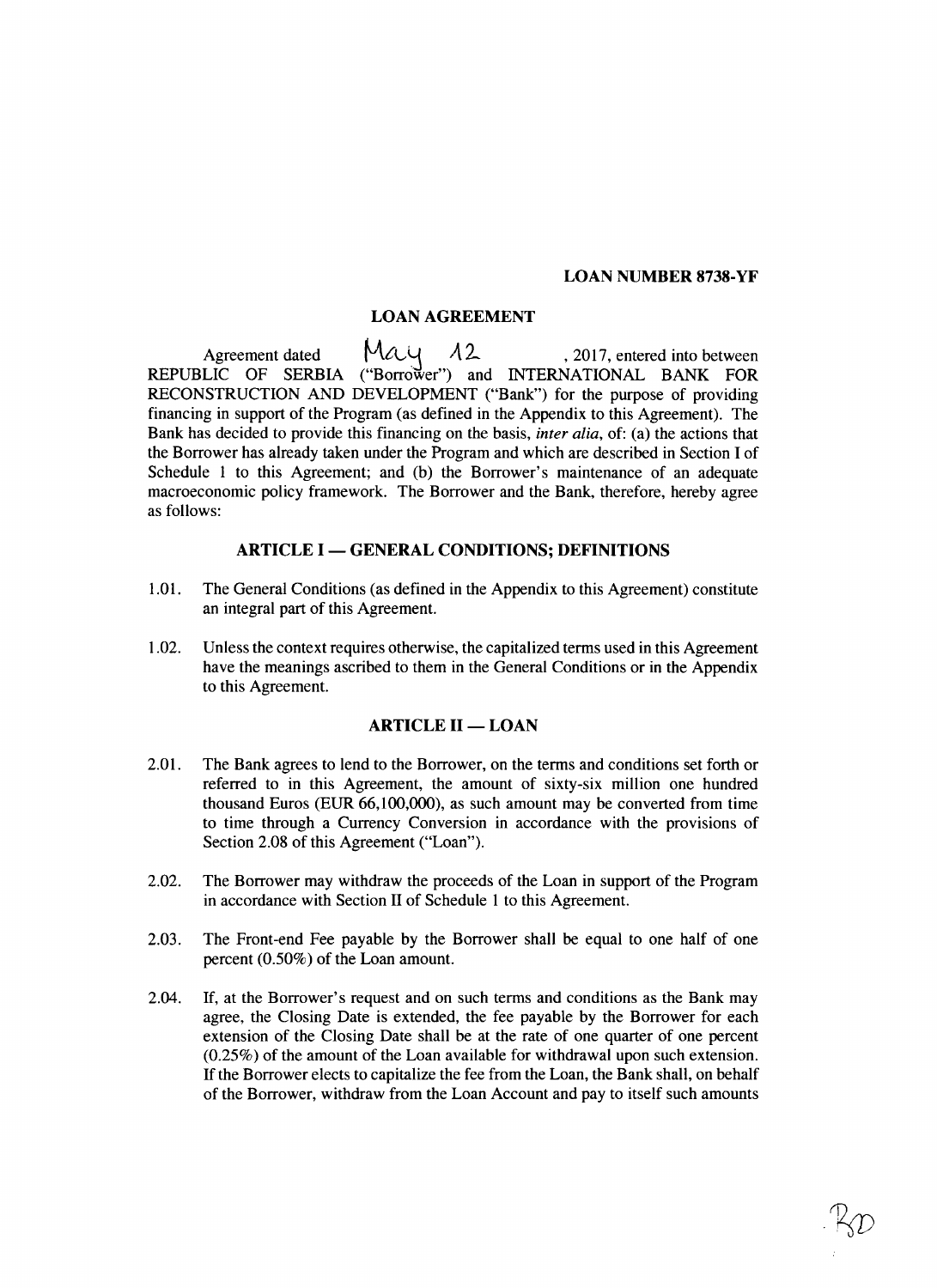required to pay such fee. **If** the Borrower elects to pay the fee from its own resources, the Borrower shall pay such fee not later than sixty days after the date of the notice given **by** the Bank to the Borrower confirming the extension of the Closing Date.

- **2.05.** The interest payable **by** the Borrower for each Interest Period shall be at a rate equal to the Reference Rate for the Loan Currency plus the Variable Spread; provided, however, that the interest payable shall in no event be less than zero percent **(0%)** per annum; and provided furthermore that, upon a Conversion of all or any portion of the principal amount of the Loan, the interest payable **by** the Borrower during the Conversion Period on such amount shall be determined in accordance with the relevant provisions of Article IV of the General Conditions. Notwithstanding the foregoing, if any amount of the Withdrawn Loan Balance remains unpaid when due and such non-payment continues for a period of thirty days, then the interest payable **by** the Borrower shall instead be calculated as provided in Section **3.02** (e) of the General Conditions.
- **2.06.** The Payment Dates are June 1 and December 1 in each year.
- **2.07.** (a) Except as otherwise provided in paragraph **(b)** of this Section, the principal amount of the Loan shall be repaid in accordance with the provisions of Schedule 2 to this Agreement.
	- **(b)** The Borrower may at the time of requesting a Withdrawal also request repayment provisions different from those set out in Schedule 2 to this Agreement for such Withdrawal, provided that: (i) the average maturity of such Withdrawal does not exceed twenty (20) years from the Withdrawal Date and the final maturity of such Withdrawal does not exceed thirty-five **(35)** years from the Withdrawal Date (or such other average maturity and/or final maturity as may be generally applicable to loans made **by** the Bank to the Borrower at the time of such agreement); and (ii) such repayment provisions have been agreed between the Borrower and the Bank prior to the Withdrawal Date of such Withdrawal.
- **2.08.** (a) The Borrower may at any time request any of the following Conversions of the terms of the Loan in order to facilitate prudent debt management: (i) a change of the Loan Currency of all or any portion of the principal amount of the Loan, withdrawn or unwithdrawn, to an Approved Currency; (ii) a change of the interest rate basis applicable to: **(A)** all or any portion of the principal amount of the Loan withdrawn and outstanding from a Variable Rate to a Fixed Rate, or vice versa; or (B) all or any portion of the principal amount of the Loan withdrawn and outstanding from a Variable Rate based on a Reference Rate and the Variable Spread to a Variable Rate based on a Fixed Reference Rate and the Variable Spread, or vice versa; or **(C)** all of the principal amount of the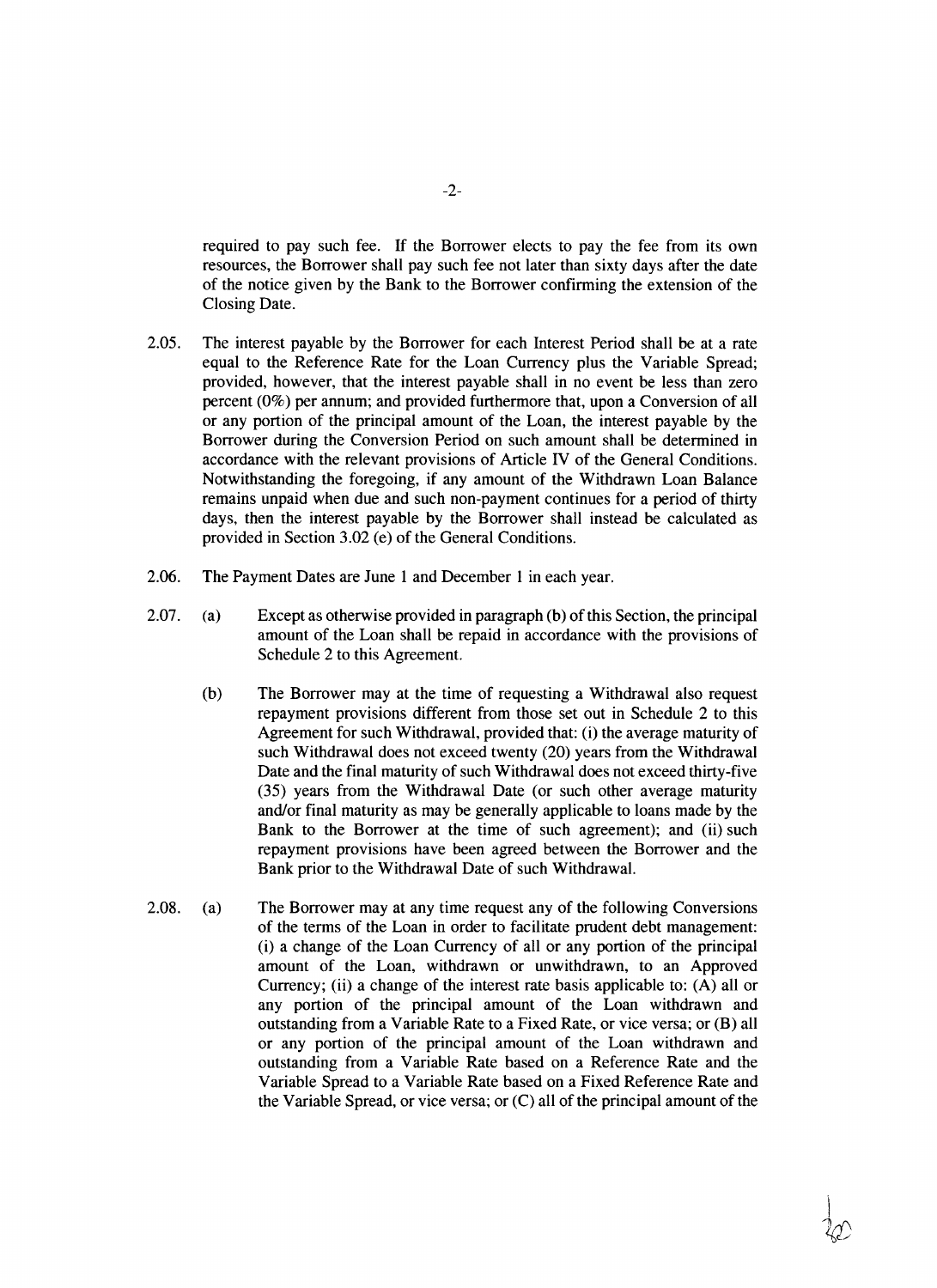Loan withdrawn and outstanding from a Variable Rate based on a Variable Spread to a Variable Rate based on a Fixed Spread; and (iii) the setting of limits on the Variable Rate or the Reference Rate applicable to all or any portion of the principal amount of the Loan withdrawn and outstanding **by** the establishment of an Interest Rate Cap or Interest Rate Collar on the Variable Rate or the Reference Rate.

- **(b)** Any conversion requested pursuant to paragraph (a) of this Section that is accepted **by** the Bank shall be considered a "Conversion", as defined in the General Conditions, and shall be effected in accordance with the provisions of Article IV of the General Conditions and of the Conversion Guidelines.
- **2.09.** At any time prior to the Closing Date, the Borrower may, **by** notice to the Bank, refund any amount of the Withdrawn Balance for the purpose of re-crediting such amount to the Loan Account for further withdrawals. Upon such refund, the repayment schedule shall be adjusted on a pro rata basis, on terms and conditions acceptable to the Bank.

## **ARTICLE III - PROGRAM**

- **3.01.** The Borrower declares its commitment to the Program and its implementation. To this end, and further to Section **5.08** of the General Conditions:
	- (a) the Borrower and the Bank shall from time to time, at the request of either party, exchange views on the Borrower's macroeconomic policy framework and the progress achieved in carrying out the Program;
	- **(b)** prior to each such exchange of views, the Borrower shall furnish to the Bank for its review and comment, a report on the progress achieved in carrying out the Program, in such detail as the Bank shall reasonably request; and
	- **(c)** without limitation upon the provisions of paragraphs (a) and **(b)** of this Section, the Borrower shall promptly inform the Bank of any situation that would have the effect of materially reversing the objectives of the Program or any action taken under the Program including any action specified in Section I of Schedule 1 to this Agreement.

# **ARTICLE IV - REMEDIES OF THE BANK**

4.01. The Additional Event of Suspension consists of the following, namely, a situation has arisen that shall make it improbable that the Program, or a significant part of it, will be carried out.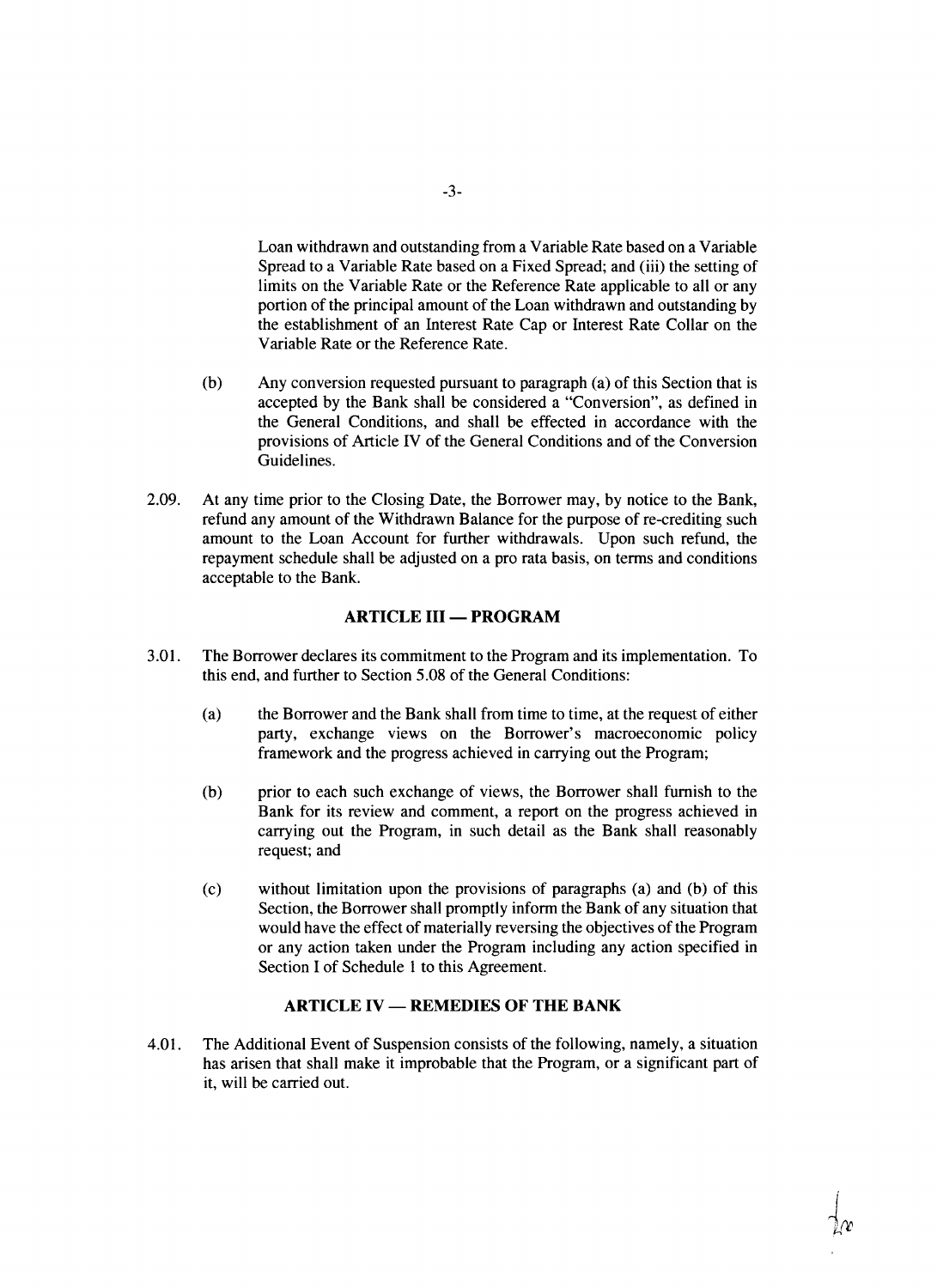4.02. The Additional Event of Acceleration consists of the following, namely, that the event specified in Section 4.01 of this Agreement occurs and is continuing for a period of thirty **(30)** days after notice of the event has been given **by** the Bank to the Borrower.

## ARTICLE V **- EFFECTIVENESS;** TERMINATION

- *5.01.* The Additional Condition of Effectiveness consists of the following, namely, that the Bank is satisfied with the progress achieved **by** the Borrower in carrying out the Program and with the adequacy of the Borrower's macroeconomic policy framework.
- *5.02.* The Effectiveness Deadline is the date one hundred and eighty **(180)** days after the date of this Agreement.

# **ARTICLE VI - REPRESENTATIVE; ADDRESSES**

- **6.01.** For the purposes of Section 10.02 of the General Conditions, the Borrower's Representative, who, *inter alia,* may agree to modification of the provisions of this Agreement on behalf of the Borrower through an exchange of letters (unless otherwise determined **by** the Borrower and the Bank), is its Minister of Finance.
- **6.02.** The Borrower's Address is:

Ministry of Finance 20 Kneza Milosa St. **11000** Belgrade Republic of Serbia

Facsimile:

**(381-11) 3618-961**

**6.03.** The Bank's Address is:

International Bank for Reconstruction and Development **1818** H Street, N.W. Washington, **D.C.** 20433 United States of America

Telex: Facsimile:

248423(MCI) or **1-202-477-6391** 64145(MCI)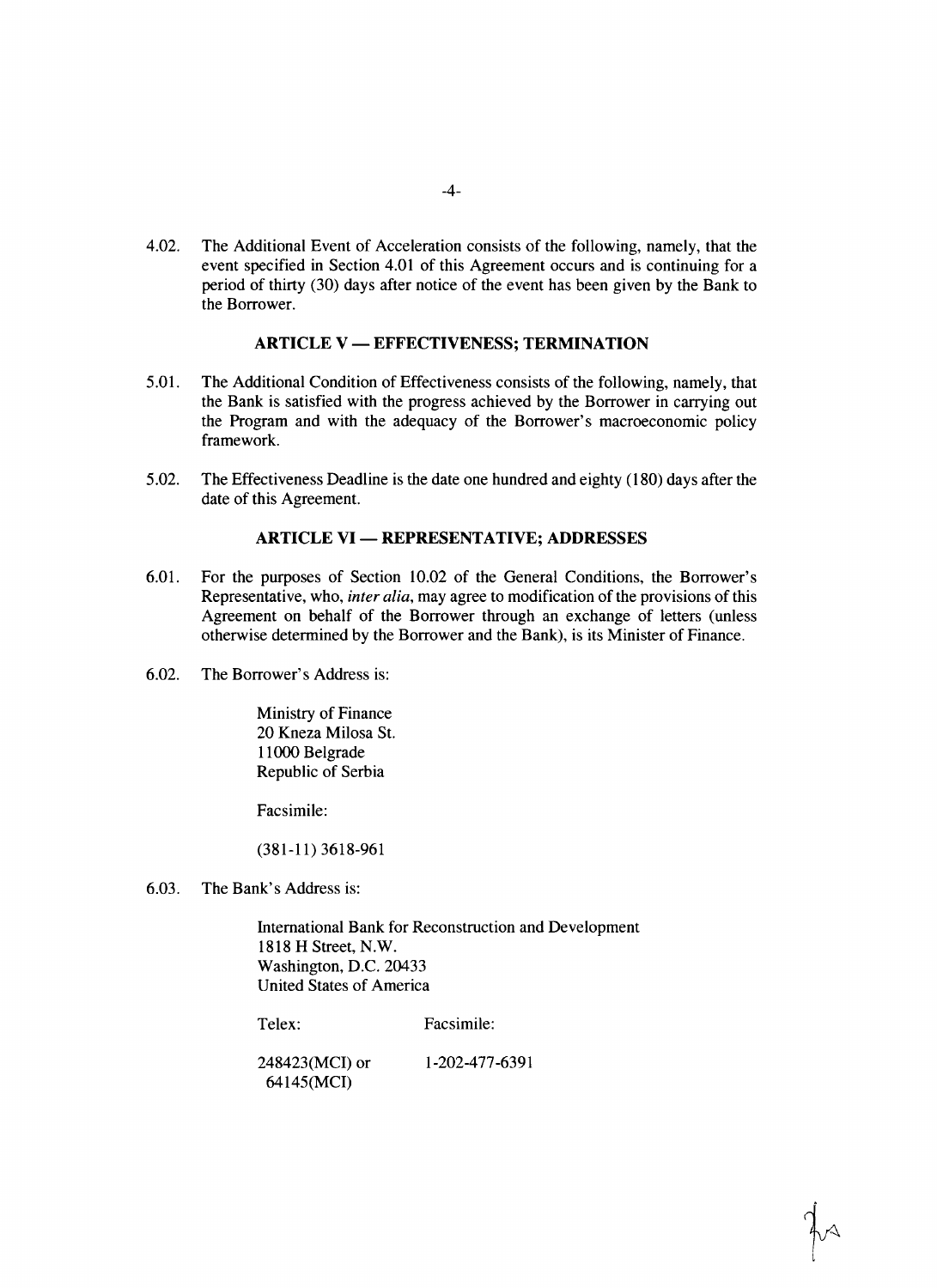AGREED at Belgrade, Republic of Serbia, as of the day and year first above written.

REPUBLIC OF SERBIA

**By**  $\Omega$ ା\  $700$ Authorized Representative Name: *DLISAN VUJOVIC*, PLD Title: MINISTER OF FINANCE

INTERNATIONAL BANK FOR RECONSTRUCTION **AND DEVELOPMENT**

**By** Authorized Representative Name:  $\overline{\phantom{a}}$  $\overline{\phantom{a}}$  $T$ itle: *Calima* Fleurcy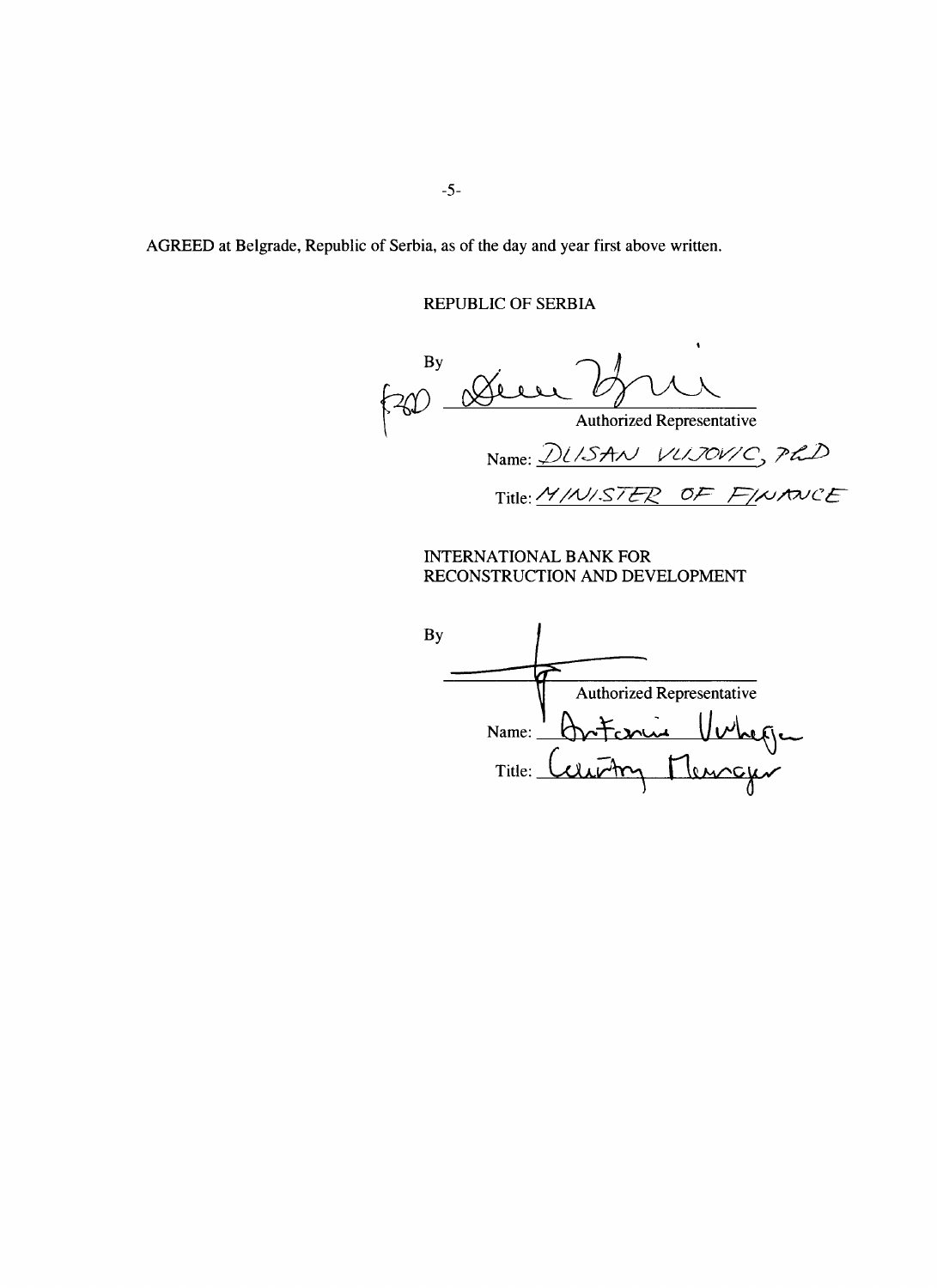## **SCHEDULE 1**

# **Program Actions; Availability of Loan Proceeds**

#### **Section I.** Actions under the Program

The actions taken **by** the Borrower under the Program include the following:

## *Pillar A: Strengthening the Borrower's legal and institutional framework for post-disaster reconstruction and disaster and climate risk management*

- 1. The Borrower:
	- (a) established the Public Investment Management Office ("PIMO") (as evidenced **by** Government Decree **05** No. 110-12429/2015); and
	- **(b)** operationalized PIMO with the mandate to support reconstruction, carry out the related procurement of goods and services, coordinate the work of other central, provincial and local governmental institutions and agencies involved in reconstruction, and coordinate post-disaster damage and needs assessments (as evidenced **by** the Borrower's adoption of the Law on Reconstruction Following Natural and Other Hazards).

## *Pillar B: Strengthening the Borrower's technical capacity for planning and implementing disaster and climate risk management activities*

2. The Borrower adopted the National Disaster Risk Management Action Plan, which identifies the activities to be implemented under the National Disaster Risk Management Program (as evidenced **by** Government Conclusion **05** No. **217- 1906/2017-1).**

# *Pillar C: Reducing the fiscal impacts, and strengthening the Borrower's financial capacity to respond to the adverse impacts, of natural hazards, particularly those exacerbated by climate change*

**3.** The Borrower adopted a disaster risk finance program (as evidenced **by** Government Conclusion **05** No. **401-1893/2017),** to guide the implementation of financial protection measures for the purpose of: (a) maintaining fiscal health at the national level necessary to support long-term rehabilitation and reconstruction needs; **(b)** developing sustainable disaster risk financing mechanisms for local selfgovernments; and (c) reducing the impact of disasters on the poorest and most vulnerable population.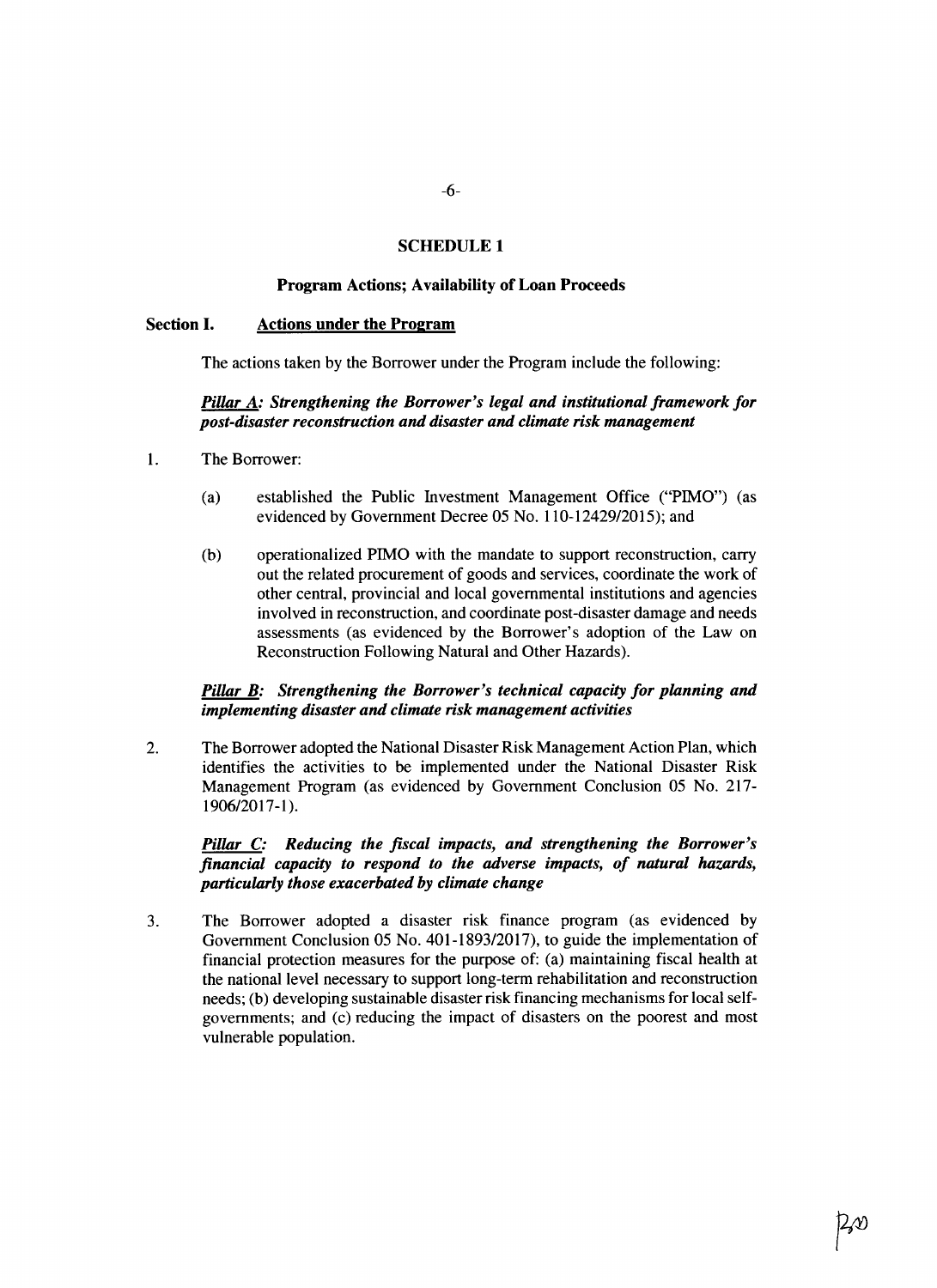# **Section II. Availability of Loan Proceeds**

- **A. General.** The Borrower may withdraw the proceeds of the Loan in accordance with the provisions of this Section and such additional instructions as the Bank may specify **by** notice to the Borrower.
- B. **Allocation of Loan Amounts.** The Loan (except for amounts required to pay the Front-end Fee) is allocated in a single withdrawal tranche, from which the Borrower may make withdrawals of the Loan proceeds. The allocation of the amounts of the Loan to this end is set out in the table below:

| <b>Allocations</b>                  | <b>Amount of the Loan</b><br><b>Allocated</b><br>(expressed in EURO) |
|-------------------------------------|----------------------------------------------------------------------|
| (1) Single Withdrawal Tranche       | 65,769,500                                                           |
| (2) Front-end Fee                   | 330,500                                                              |
| (3) Fee payable pursuant to Section |                                                                      |
| 2.04 of this Agreement              |                                                                      |
| <b>TOTAL AMOUNT</b>                 | <u>66,100,000</u>                                                    |

**C. Payment of Fee Pursuant to** Section 2.04 of Agreement. If the Closing Date is extended pursuant to Section 2.04 of this Agreement and the Borrower elects to finance from its own resources the fee set forth in said Section, no withdrawal shall be made from the Loan Account until the Bank has received payment in full of such fee.

# **D. Withdrawal of Loan Proceeds**

- **1.** No withdrawal shall be made of the Single Withdrawal Tranche unless the Bank is satisfied, based on evidence satisfactory to it, that an emergency situation exists in the Borrower's territory as a result of a natural disaster that has been declared **by** the Borrower, through its central government, in accordance with the Borrower's relevant legislation, including specifically the Law on Reconstruction Following Natural and Other Hazards.
- 2. Notwithstanding the foregoing, if, at any time prior to the receipt **by** the Bank of a request for withdrawal of an amount of the Loan, the Bank determines that a review of the Borrower's progress in carrying out the Program is warranted, the Bank shall give notice to the Borrower to that effect. Upon the giving of such notice, no withdrawals shall be made of the Unwithdrawn Loan Balance unless and until the Bank has notified the Borrower of its satisfaction, after an exchange of views as described in paragraphs (a) and **(b)** of said Section **3.01,** with the progress achieved **by** the Borrower in carrying out the Program.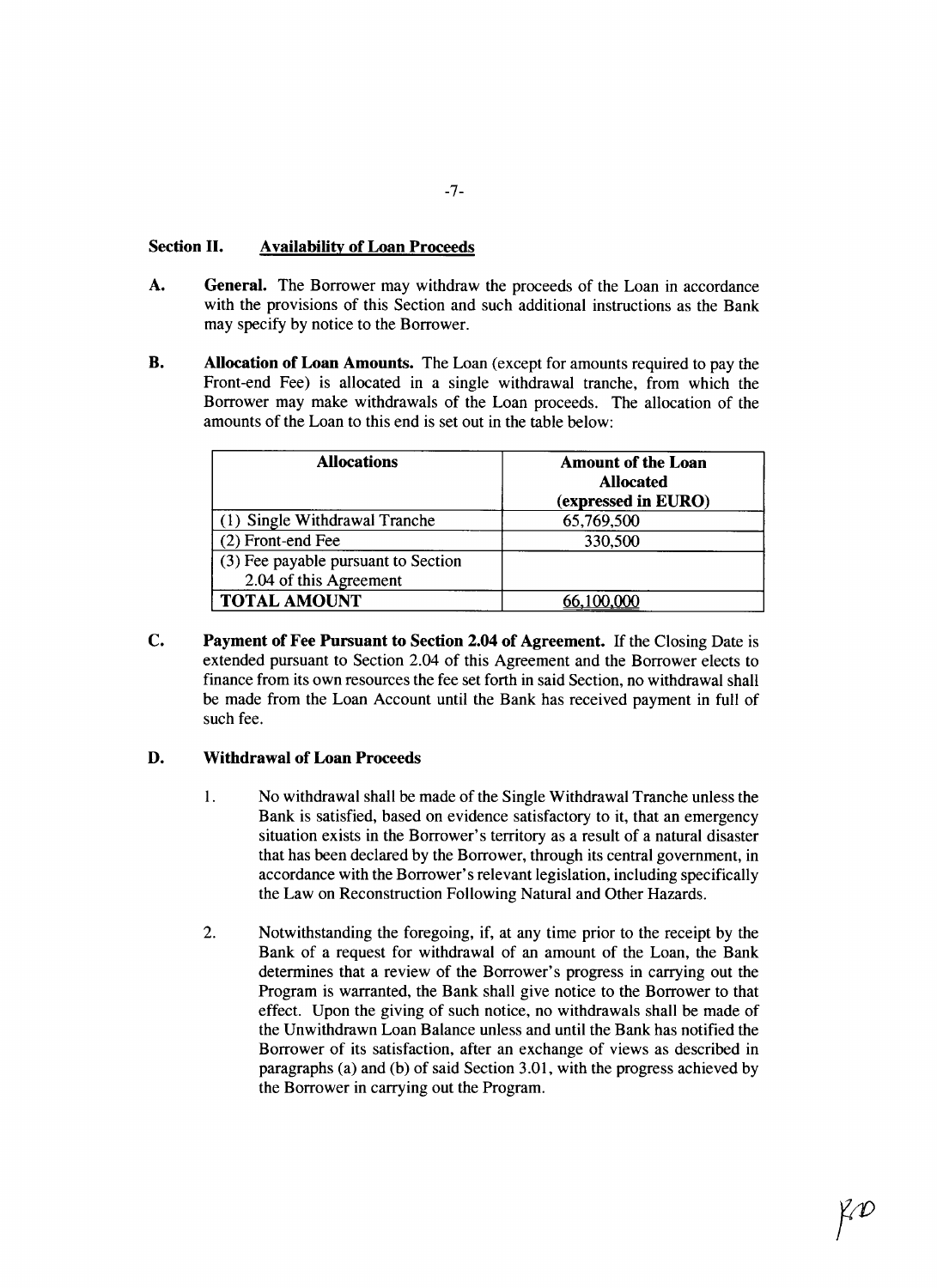- **-8-**
- **E. Deposits of Loan Amounts.** Except as the Bank may otherwise agree:
	- **1.** all withdrawals from the Loan Account shall be deposited **by** the Bank into an account designated **by** the Borrower and acceptable to the Bank; and
	- 2. the Borrower shall ensure that upon each deposit of an amount of the Loan into this account, an equivalent amount is accounted for in the Borrower's budget management system, in a manner acceptable to the Bank.
- F. **Excluded Expenditures.** The Borrower undertakes that the proceeds of the Loan shall not be used to finance Excluded Expenditures. If the Bank determines at any time that an amount of the Loan was used to make a payment for an Excluded Expenditure, the Borrower shall, promptly upon notice from the Bank, refund an amount equal to the amount of such payment to the Bank. Amounts refunded to the Bank upon such request shall be cancelled.
- **G. Closing Date.** The Closing Date is October **31,** 2020.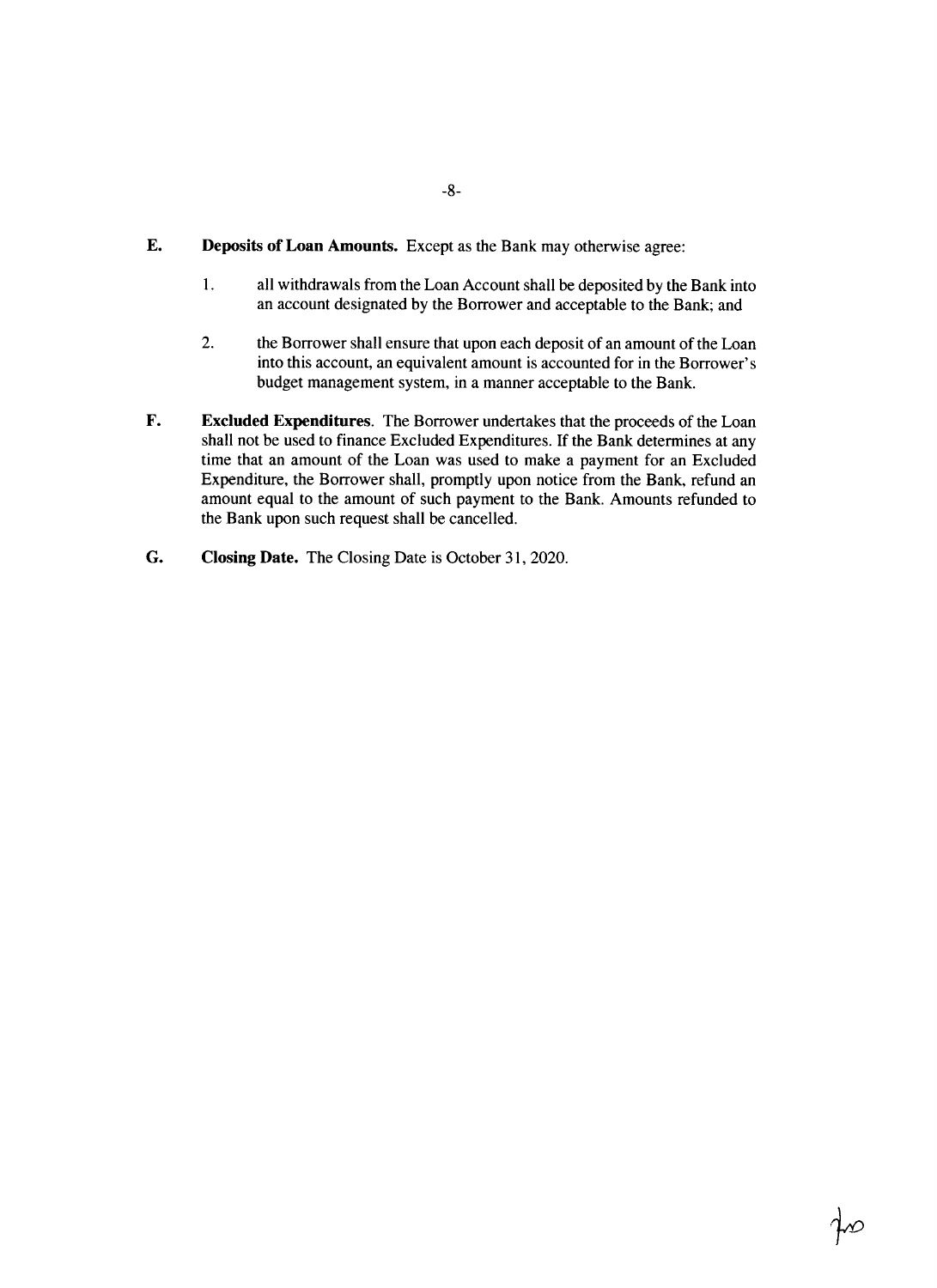## **SCHEDULE 2**

#### **Amortization Schedule**

The following table sets forth the Principal Payment Dates of the Loan and the  $1.$ percentage of the total principal amount of the Loan payable on each Principal Payment Date ("Installment Share"). **If** the proceeds of the Loan have been fully withdrawn as of the first Principal Payment Date, the principal amount of the Loan repayable **by** the Borrower on each Principal Payment Date shall be determined **by** the Bank **by** multiplying: (a) Withdrawn Loan Balance as of the first Principal Payment Date; **by (b)** the Installment Share for each Principal Payment Date, such repayable amount to be adjusted, as necessary, to deduct any amounts referred to in paragraph 4 of this Schedule, to which a Currency Conversion applies.

| <b>Principal Payment Date</b>                      | <b>Installment Share</b><br>(Expressed as a Percentage) |
|----------------------------------------------------|---------------------------------------------------------|
| On each June 1 and December 1                      |                                                         |
| Beginning June 1, 2027<br>through December 1, 2036 | 5%                                                      |

- 2. **If** the proceeds of the Loan have not been fully withdrawn as of the first Principal Payment Date, the principal amount of the Loan repayable **by** the Borrower on each Principal Payment Date shall be determined as follows:
	- (a) To the extent that any proceeds of the Loan have been withdrawn as of the first Principal Payment Date, the Borrower shall repay the Withdrawn Loan Balance as of such date in accordance with paragraph **I** of this Schedule.
	- **(b)** Any amount withdrawn after the first Principal Payment Date shall be repaid on each Principal Payment Date falling after the date of such withdrawal in amounts determined **by** the Bank **by** multiplying the amount of each such withdrawal **by** a fraction, the numerator of which is the original Installment Share specified in the table in paragraph 1 of this Schedule for said Principal Payment Date ("Original Installment Share") and the denominator of which is the sum of all remaining Original Installment Shares for Principal Payment Dates falling on or after such date, such amounts repayable to be adjusted, as necessary, to deduct any amounts referred to in paragraph 4 of this Schedule, to which a Currency Conversion applies.
- **3.** (a) Amounts of the Loan withdrawn within two calendar months prior to any Principal Payment Date shall, for the purposes solely of calculating the principal amounts payable on any Principal Payment Date, be treated as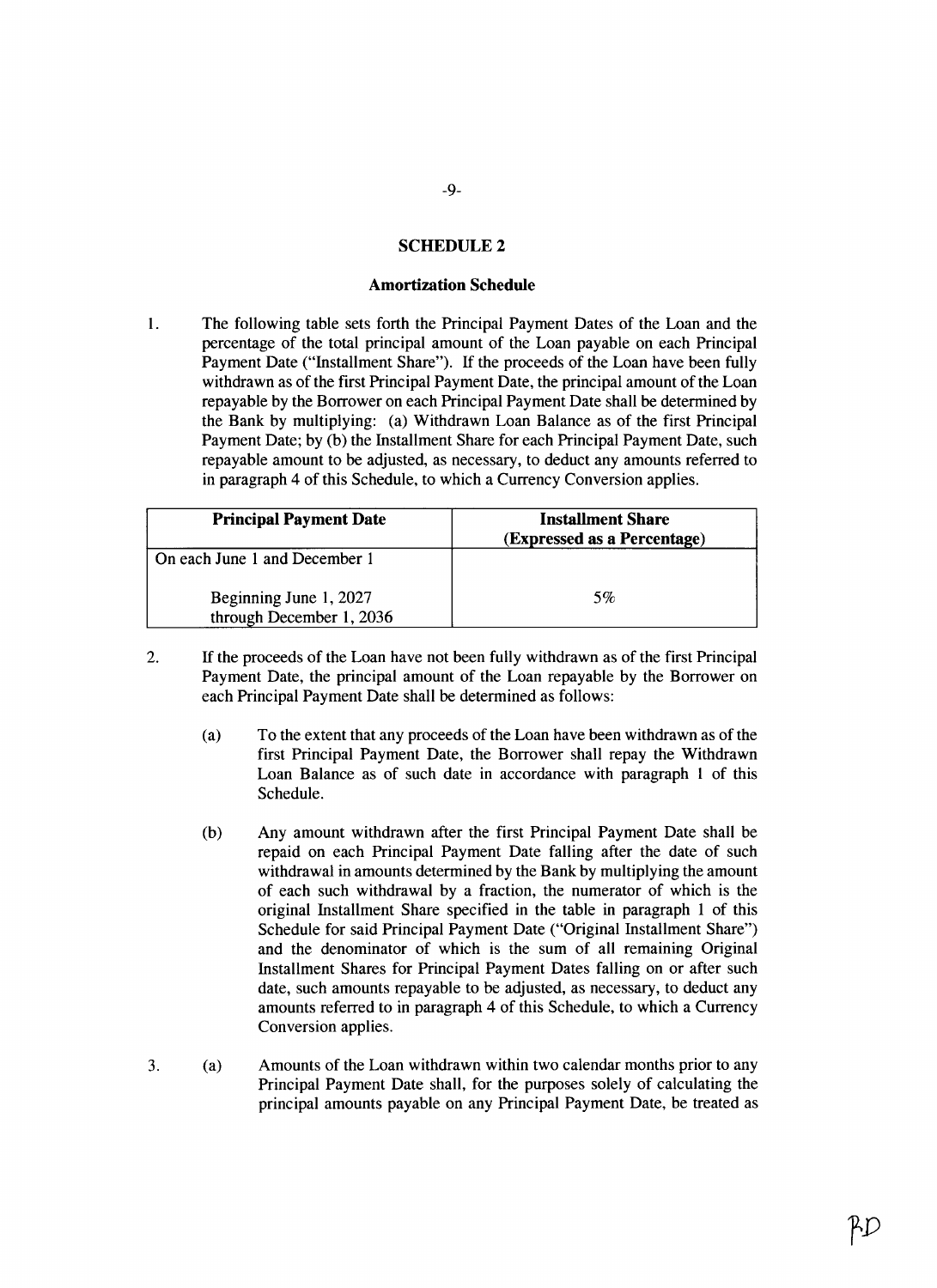withdrawn and outstanding on the second Principal Payment Date following the date of withdrawal and shall be repayable on each Principal Payment Date commencing with the second Principal Payment Date following the date of withdrawal.

- **(b)** Notwithstanding the provisions of sub-paragraph (a) of this paragraph, if at any time the Bank adopts a due date billing system under which invoices are issued on or after the respective Principal Payment Date, the provisions of such sub-paragraph shall no longer apply to any withdrawals made after the adoption of such billing system.
- 4. Notwithstanding the provisions of paragraphs **I** and 2 of this Schedule, upon a Currency Conversion of all or any portion of the Withdrawn Loan Balance to an Approved Currency, the amount so converted in the Approved Currency that is repayable on any Principal Payment Date occurring during the Conversion Period, shall be determined **by** the Bank **by** multiplying such amount in its currency of denomination immediately prior to the Conversion **by** either: (i) the exchange rate that reflects the amounts of principal in the Approved Currency payable **by** the Bank under the Currency Hedge Transaction relating to the Conversion; or (ii) if the Bank so determines in accordance with the Conversion Guidelines, the exchange rate component of the Screen Rate.
- **5. If** the Withdrawn Loan Balance is denominated in more than one Loan Currency, the provisions of this Schedule shall apply separately to the amount denominated in each Loan Currency, so as to produce a separate amortization schedule for each such amount.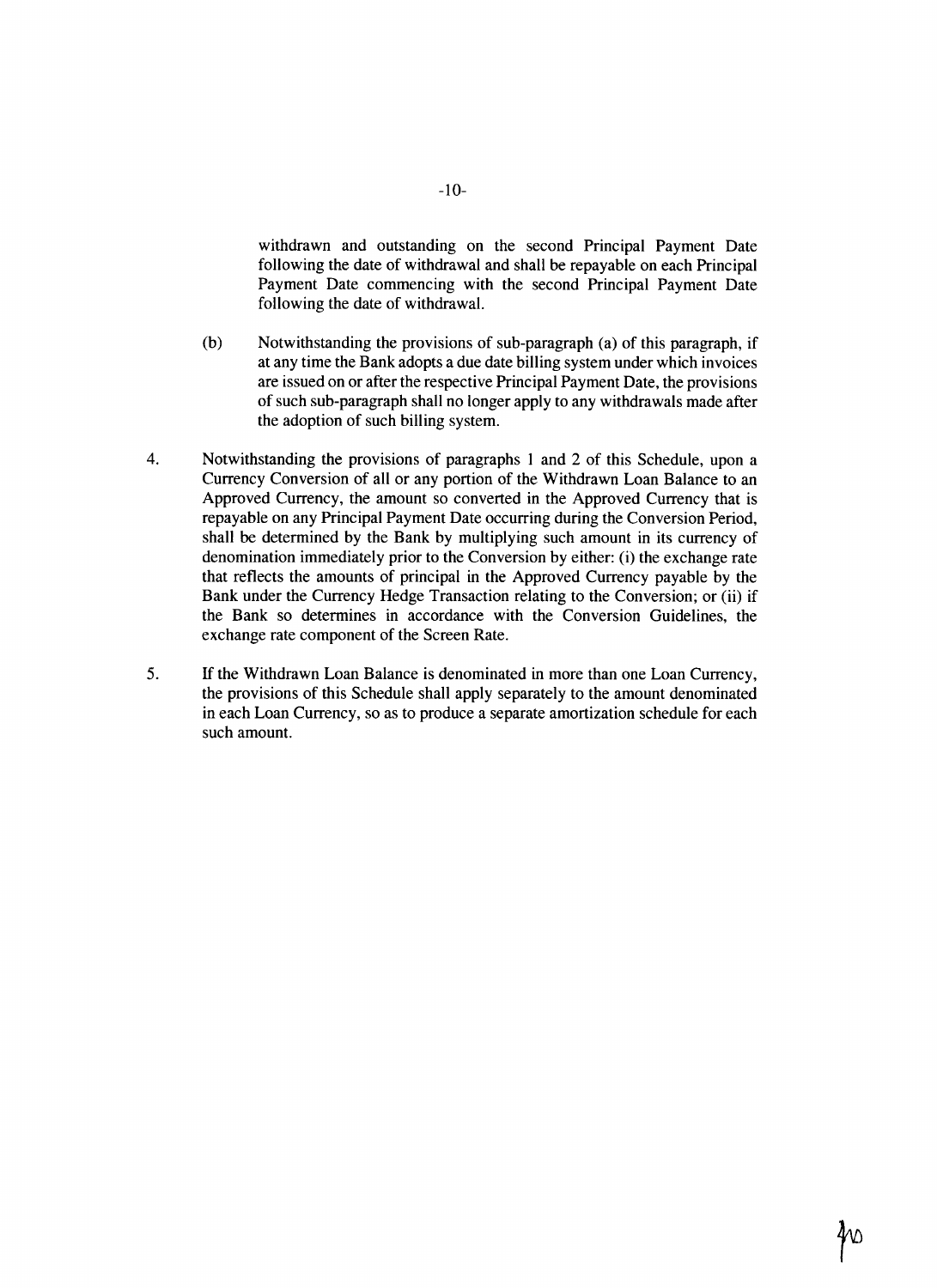## **APPENDIX**

## **Section I. Definitions**

- **1.** "Excluded Expenditure" means any expenditure:
	- (a) for goods or services supplied under a contract which any national or international financing institution or agency other than the Bank or the Association has financed or agreed to finance, or which the Bank or the Association has financed or agreed to finance under another loan, credit, or grant;
	- **(b)** for goods included in the following groups or sub-groups of the Standard International Trade Classification, Revision **3 (SITC,** Rev.3), published **by** the United Nations in Statistical Papers, Series M, No. 34/Rev.3 **(1986)** (the **SITC),** or any successor groups or subgroups under future revisions to the **SITC,** as designated **by** the Bank **by** notice to the Borrower:

| Group | Sub-group | Description of Item                  |
|-------|-----------|--------------------------------------|
| 112   |           | Alcoholic beverages                  |
| 121   |           | Tobacco, un-manufactured, tobacco    |
|       |           | refuse                               |
| 122   |           | Tobacco, manufactured (whether or    |
|       |           | not containing tobacco substitutes)  |
| 525   |           | Radioactive and associated materials |
| 667   |           | Pearls, precious and semiprecious    |
|       |           | stones, unworked or worked           |
| 718   | 718.7     | Nuclear reactors, and parts thereof; |
|       |           | fuel elements (cartridges), non-     |
|       |           | irradiated, for nuclear reactors     |
| 728   | 728.43    | Tobacco processing machinery         |
| 897   | 897.3     | Jewelry of gold, silver or platinum  |
|       |           | group metals (except watches and     |
|       |           | watch cases) and goldsmiths' or      |
|       |           | silversmiths' wares (including set   |
|       |           | gems)                                |
| 971   |           | Gold, non-monetary (excluding gold   |
|       |           | ores and concentrates)               |

- **(c)** for goods intended for a military or paramilitary purpose or for luxury consumption;
- **(d)** for environmentally hazardous goods, the manufacture, use or import of which is prohibited under the laws of the Borrower or international agreements to which the Borrower is a party;

fp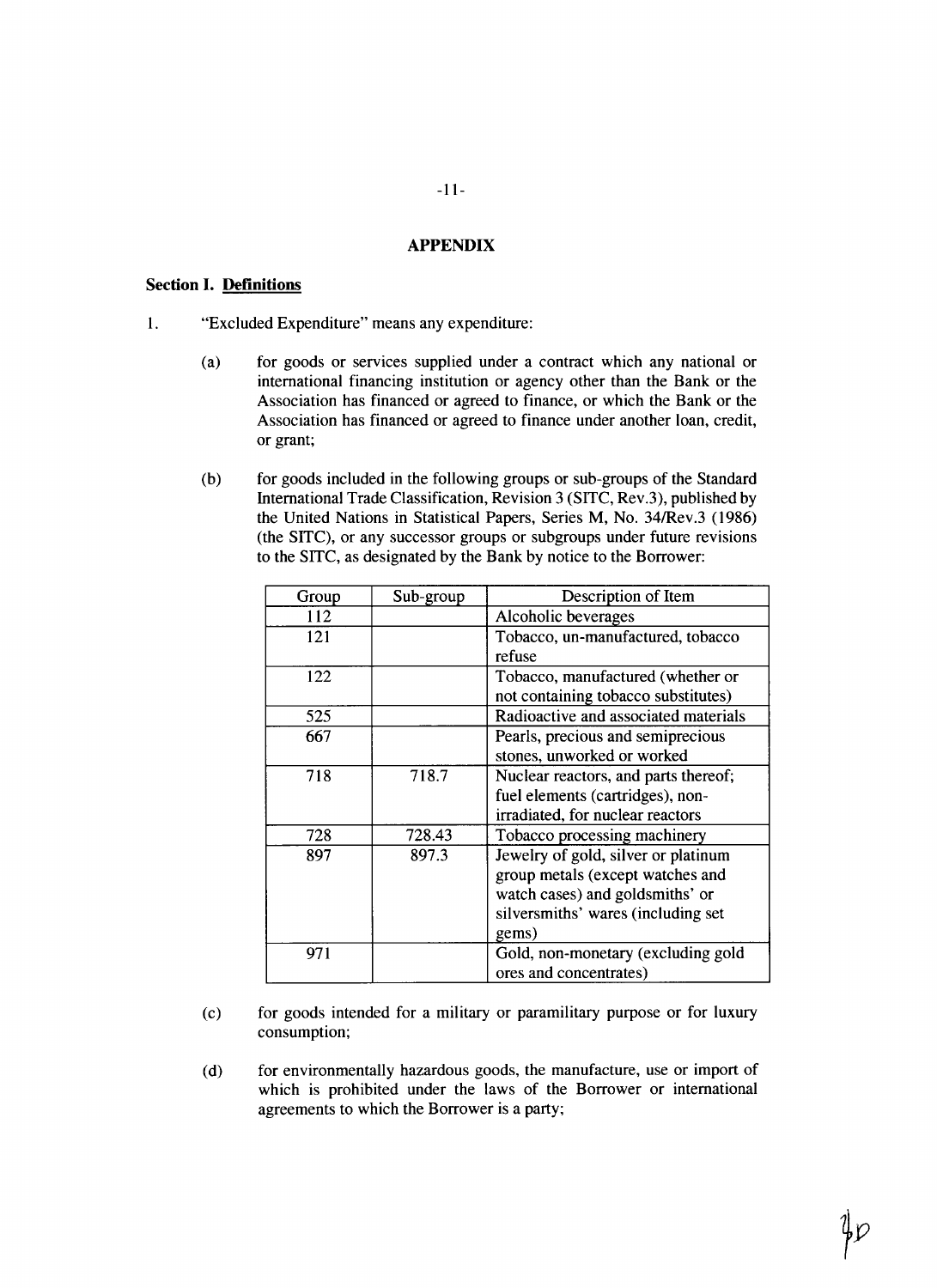- (e) on account of any payment prohibited **by** a decision of the United Nations Security Council taken under Chapter VII of the Charter of the United Nations; and
- **(f)** with respect to which the Bank determines that corrupt, fraudulent, collusive or coercive practices were engaged in **by** representatives of the Borrower or other recipient of the Loan proceeds, without the Borrower (or other such recipient) having taken timely and appropriate action satisfactory to the Bank to address such practices when they occur.
- 2. "General Conditions" means the "International Bank for Reconstruction and Development General Conditions for Loans", dated March 12, 2012, with the modifications set forth in Section II of this Appendix.
- **3.** "Government Conclusion **05** No. **217-1906/2017-1"** means the decision of the same number, issued **by** the Borrower's executive branch of government, dated March **3, 2017.**
- 4. "Government Conclusion **05** No. **401-1893/2017"** means the decision of the same number, issued **by** the Borrower's executive branch of government, dated March **3, 2017.**
- *5.* "Government Decree **05** No. 110-12429/2015" means the decree of the same number, issued **by** the Borrower's executive branch of government, dated November **19, 2015,** and published in the Official Gazette of Republic of Serbia, No. **95/15,** dated November 20, **2015.**
- **6.** "Law on Reconstruction Following Natural and Other Hazards" means the Borrower's law of the same name, published in the Official Gazette of Republic of Serbia, No. **112/15,** dated December **30, 2015.**
- **7.** "National Disaster Risk Management Action Plan" means the Borrower's action plan of the same name, adopted pursuant to Government Conclusion **05** No. **217- 1906/2017-1,** dated March **3, 2017.**
- **8.** "National Disaster Risk Management Program" means the Borrower's program of the same name, established pursuant to Government Conclusion **05** No. **217-** 16233/2014-1, dated December **19,** 2014.
- **9.** "Program" means the program of actions, objectives and policies designed to promote growth and achieve sustainable reductions in poverty and set forth or referred to in the letter dated March **10, 2017,** from the Borrower to the Bank declaring the Borrower's commitment to the execution of the Program, indicating specifically that the objective of the Program is to strengthen Serbia's institutional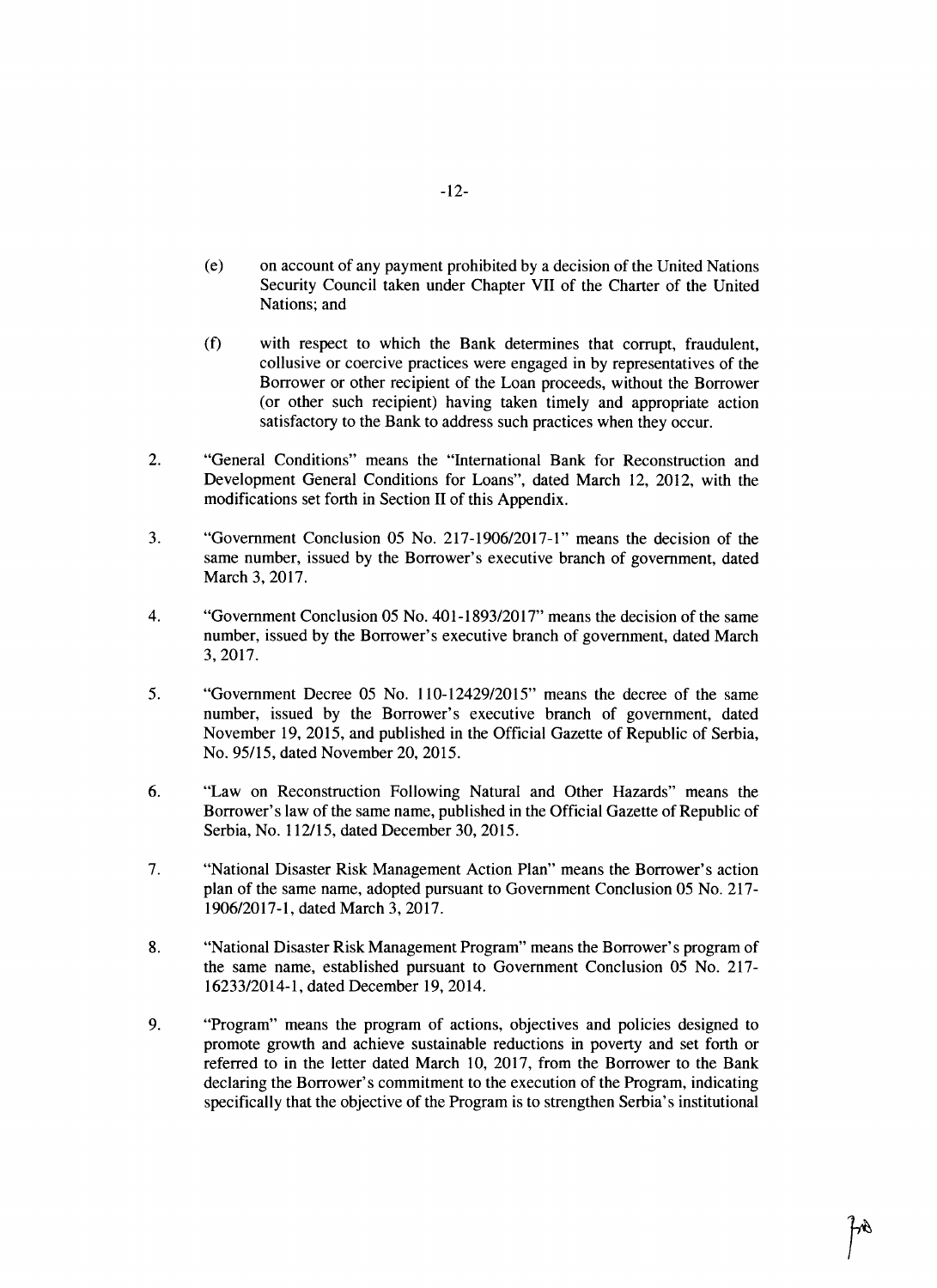and legal framework to effectively manage the physical and fiscal impact of natural hazards.

- **10.** "Public Investment Management Office" or "PIMO" means the Borrower's agency of the same name, established pursuant to Government Decree **05** No. **110-** 12429/2015, or any legal successor or successors thereto.
- **11.** "Single Withdrawal Tranche" means the amount of the Loan allocated to the category titled "Single Withdrawal Tranche" in the table set forth in Part B of Section II of Schedule 1 to this Agreement.

# Section **II. Modifications to the General Conditions**

The General Conditions are hereby modified as follows:

- 1 **.** In the **Table of Contents,** the references to Sections, Section names and Section numbers are modified to reflect the modifications set forth in the paragraphs below.
- 2. The last sentence of paragraph (a) of Section **2.03** (relating to Applications for Withdrawal) is deleted in its entirety.
- **3.** Sections 2.04 *(Designated Accounts)* and **2.05** *(Eligible Expenditures)* are deleted in their entirety, and the remaining Sections in Article II are renumbered accordingly.
- 4. Section **3.01.** *(Front-end Fee)* is modified to read as follows:

"Section **3.01.** *Front-end Fee; Commitment Charge*

(a) The Borrower shall pay the Bank a front-end fee on the Loan amount at the rate specified in the Loan Agreement (the "Front-end Fee").

**(b)** The Borrower shall pay the Bank a commitment charge on the Unwithdrawn Loan Balance at the rate specified in the Loan Agreement (the "Commitment Charge"). The Commitment Charge shall accrue from a date sixty days after the date of the Loan Agreement to the respective dates on which amounts are withdrawn **by** the Borrower from the Loan Account or cancelled. The Commitment Charge shall be payable semiannually in arrears on each Payment Date."

*5.* Sections *5.01 (Project Execution Generally)* and **5.09** *(Financial Management; Financial Statements; Audits)* are deleted in their entirety, and the subsequent Sections in Article V are renumbered accordingly.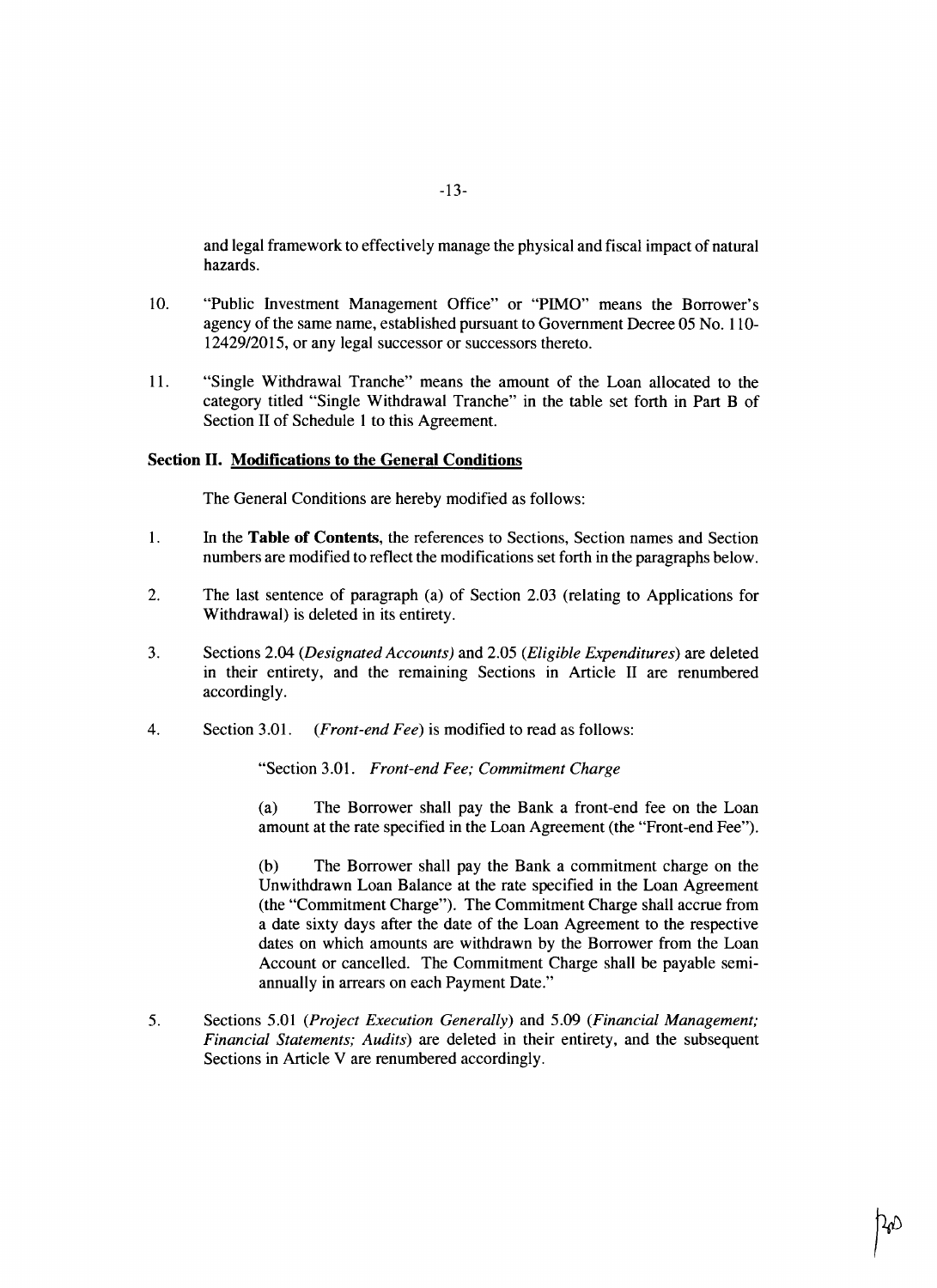- -14-
- **6.** Paragraph (a) of Section **5.05** (renumbered as such pursuant to paragraph **5** above and relating to *Use of Goods, Works and Services)* is deleted in its entirety.
- **7.** Paragraph (c) of Section **5.06** (renumbered as such pursuant to paragraph *5* above) is modified to read as follows:

"Section **5.06.** *Plans; Documents; Records*

**(c)** The Borrower shall retain all records (contracts, orders,  $\ddotsc$ invoices, bills, receipts and other documents) evidencing expenditures under the Loan until two years after the Closing Date. The Borrower shall enable the Bank's representatives to examine such records."

**8.** Paragraph (c) of Section **5.07** (renumbered as such pursuant to paragraph **5** above) is modified to read as follows:

"Section **5.07.** *Program Monitoring and Evaluation*

**... (c)** The Borrower shall prepare, or cause to be prepared, and furnish to the Bank not later than six months after the Closing Date, a report of such scope and in such detail as the Bank shall reasonably request, on the execution of the Program, the performance **by** the Loan Parties and the Bank of their respective obligations under the Legal Agreements and the accomplishment of the purposes of the Loan."

- **9.** In the Appendix, Definitions, all references to Section numbers and paragraphs are modified, as necessary, to reflect the modifications set forth above.
- **10.** The Appendix is modified **by** inserting a new paragraph **19** with the following definition of "Commitment Charge", and renumbering the remaining paragraphs accordingly:

**"19.** "Commitment Charge" means the commitment charge specified in the Loan Agreement for the purpose of Section **3.01(b)."**

**11.** Renumbered paragraph **37** (originally paragraph **36)** of the Appendix ("Eligible Expenditure") is modified to read as follows:

> **"37.** "Eligible Expenditure" means any use to which the Loan is put in support of the Program, other than to finance expenditures excluded pursuant to the Loan Agreement."

12. Renumbered paragraph 44 (originally paragraph 43) of the Appendix ("Financial Statements") is deleted in its entirety.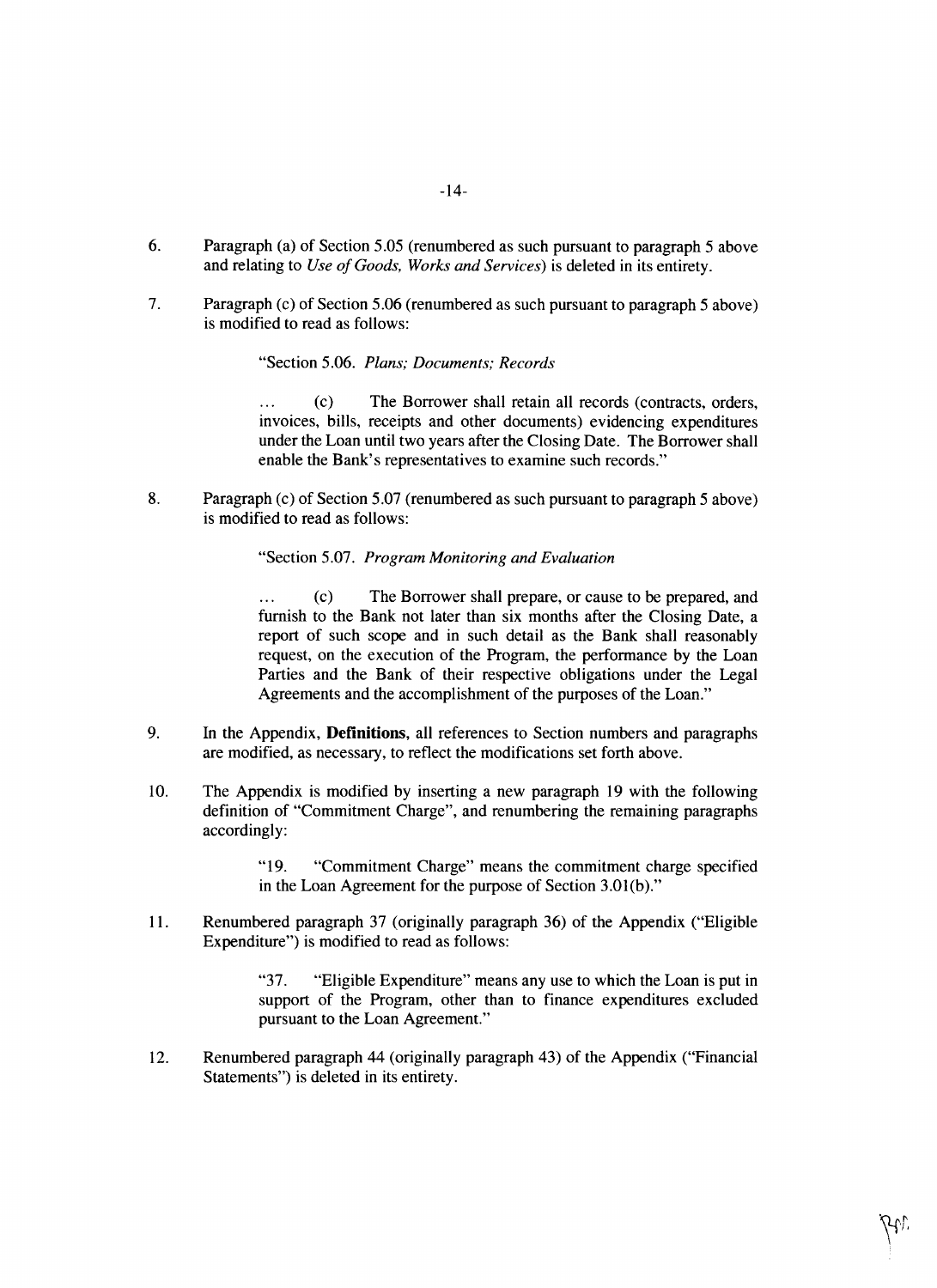**13.** In paragraph 46 of the Appendix, the term "Fixed Spread" is modified to read as **follows:**

> "46. "Fixed Spread" means, for each Withdrawal, the Bank's fixed spread for the Loan Currency of the Withdrawal in effect at 12:01 a.m. Washington, **D.C.** time, on the Withdrawal Date, and expressed as a percentage per annum; provided, that: (a) for purposes of determining the Default Interest Rate, pursuant to Section **3.02** (e), that is applicable to an amount of the Withdrawn Loan Balance on which interest is payable at a Fixed Rate, the "Fixed Spread" means the Bank's fixed spread in effect at 12:01 a.m. Washington, **D.C.** time, one calendar day prior to the date of the Loan Agreement, for the Currency of denomination of such amount; **(b)** for purposes of a Conversion of the Variable Rate based on a Variable Spread to a Variable Rate based on the Fixed Spread, and for purposes of fixing the Variable Spread pursuant to Section 4.02, "Fixed Spread" means the Bank's fixed spread for the Loan Currency in effect at 12:01 a.m. Washington, **D.C.** time on the Conversion Date; and (c) upon a Currency Conversion of all or any amount of the Unwithdrawn Loan Balance, the Fixed Spread shall be adjusted on the Execution Date in the manner specified in the Conversion Guidelines"."

- 14. In paragraph 48 of the Appendix, the definition of "Front-end Fee" is modified **by** replacing the reference to Section **3.01** with Section **3.01** (a).
- *15.* In paragraph **67** of the Appendix, the definition of the term "Loan Payment" is modified to read as follows:

**"67.** "Loan Payment" means any amount payable **by** the Loan Parties to the Bank pursuant to the Legal Agreements or these General Conditions, including (but not limited to) any amount of the Withdrawn Loan Balance, interest, the Front-end Fee, the Commitment Charge, interest at the Default Interest Rate (if any), any prepayment premium, any transaction fee for a Conversion or early termination of a Conversion, the Variable Spread Fixing Charge (if any), any premium payable upon the establishment of an Interest Rate Cap or Interest Rate Collar, and any Unwinding Amount payable **by** the Borrower."

- **16.** In paragraph **72** of the Appendix, the definition of "Payment Date" is modified **by** deleting the word "is" and inserting the words "and Commitment Charge are" after the word "interest".
- **17.** The defined term "Project" in paragraph **75** of the Appendix is modified to read "Program" and its definition is modified to read as follows (and all references to "Project" throughout these General Conditions are deemed to be references to "Program"):